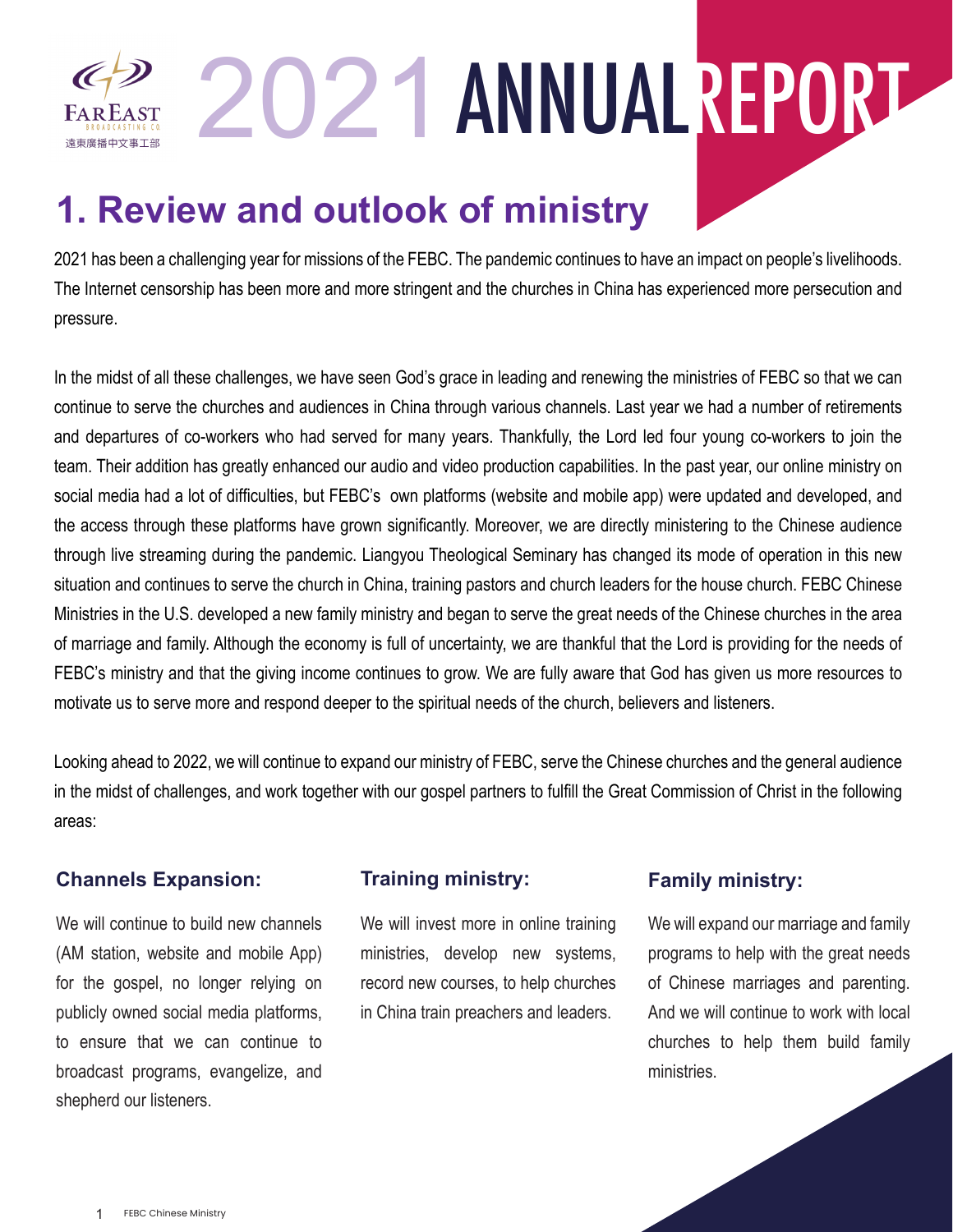# **2. Radio Ministry**

The theme of Liangyou Radio for 2021 is "Follow the Lord", which encourages listeners to trust God and witness to Christ despite difficult circumstances. We develop four Liangyou Radio programs of "Embrace Every Day", "Dialogue of Disciples", "Star Moment", and "Classic Podium", as well as the overseas Chinese gospel radio program "It's Good to Know You", which is also broadcasted to China through our mobile platform. Together with the podcast series "True Love in My Home", the program department has produced a total of 1,089 hours of programs in 2021.

"Embrace Every Day", a life-growth program, has added a segment on "The Sermon on the Mount" this year, applying a biblical theological approach to the challenges of modern life. The program "Star Moment" continues to produce exciting content based on audience responses and questions, ministering to brothers and sisters in China from different aspects of faith life. The "Classic Pulpit" features classic sermons from church history that have influenced generations. "Dialogue of Disciples" is a new program about discipleship that started in March, focusing on the spiritual growth of disciples through dialogues between a discipler and disciplee. "It's Good to Know You" continues to share the Gospel to listeners in China and bring many closer to the Lord. "True Love in My Home" podcast series provide about two hours of daily programming on parenting for married families. Thanks to the Lord's preparation, in addition to the programs, we currently manage 18 audience groups and 2 prayer groups with nearly 10,000 brothers and sisters in them.

In addition to producing programs to evangelize and provide for the spiritual needs of brothers and sisters in China, the radio ministry also interacts with listeners in China through live broadcasts, answering their questions, praying with them, and shepherding them. Last year, there were nine live broadcasts, each lasting two hours. Although it was not promoted among the listeners due to internet regulation, there were still about 400-650 participants each time.

#### **3. New Media Ministry**

FEBC Chinese Ministries uses 20 online platforms and channels to broadcast its programs: QQ groups, WeChat subscriptions, YouTube, Facebook, Podcast, and more. In April 2021, China began to remove Christian messages from all public platforms, the first of which was the WeChat public account. When our WeChat public website was deleted, we immediately switched to WeChat miniprogram and accumulated 245,154 visitors within 3 months, but all WeChat mini-program were also deleted in July 2021.

While we were developing the WeChat mini-program, we redeveloped our Android and Apple mobile apps, including "LiangYou Listening", "Good Shepherd Listening" and "LiangYou Good Shepherd". Although these apps were forcibly removed from the domestic mobile app store, we changed the apps to a self-serving mode so that users can continue to download and install them on their Android phone.

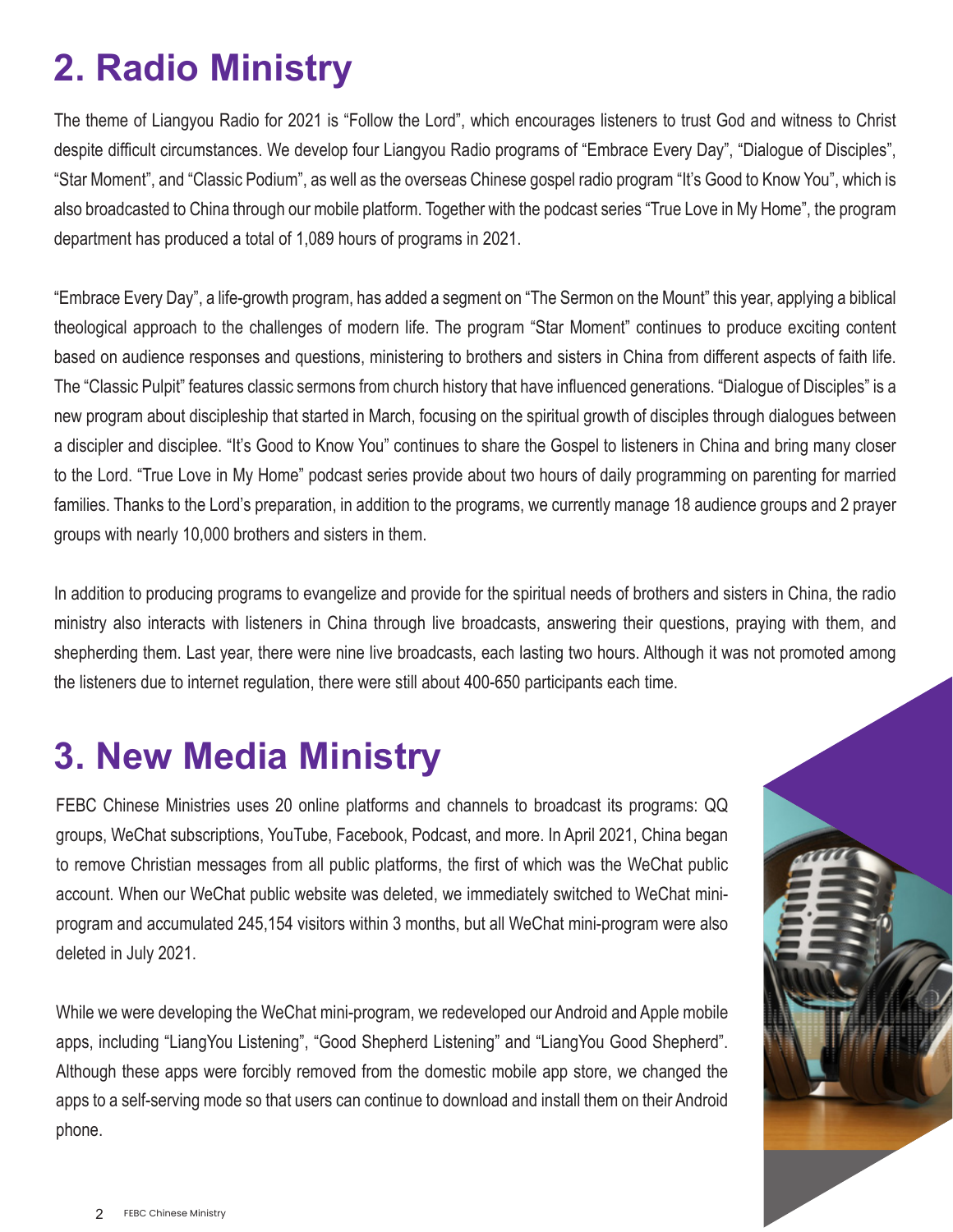Since May 2021, these apps have been launched 2,958,854 times (570,000 times in December). The audio was played 13,810,790 times, with an average of 2,844,874 listens per month from October to December. Although the gospel work is limited on many public platforms in China, through the promotion of audience groups, listeners can continue to access our websites and apps to listen to the programs, so the gospel is not blocked.

In addition to our own mobile apps, we have also partnered with other organizations, such as WeDevote mobile app to provide daily devotional audio, which has been played more than 5,369,161 times and downloaded more than 1,933,627 times.

| Overall listening of Liangyou Radio               | 11,364,706/month           |  |
|---------------------------------------------------|----------------------------|--|
| Platforms own by FEBC USAIWebsite and Mobile Appl | 2,844,874/month(Oct.-Dec.) |  |
| Listening of FEBC programs in WeDevote Platform   | 261,099/Month              |  |

# **4. Family Ministries**

In February 2021, FEBC Family Ministry was officially established to help brothers and sisters build Christian families and to support the church establish a family ministry. At the same time, the "True Love in My Home" podcast series was launched, including "Marriage Private School" (about marriage), "Parenting Academy" (about parenting), "True Love World" (about singles), "My Home Parlor", "Single Parent Tribe" (about single parent families), and "Special Love" (about special needs). We have also produced a parent-child devotional program called "Joyful Spiritual Journey" to help parents and their children pursue God through spirituality together. Three churches in China have reported using "Joyful Spiritual Journey" as a children's Sunday school curriculum.

In addition to ministering to brothers and sisters through the program, the family ministry directly ministered to brothers and sisters through live broadcasts and prayer events, interacting with the audience. During the period from Mother's Day to Father's Day, we launched the "My Family Kneels" prayer campaign, in which 2,000 brothers and sisters participated individually and some churches participated together in church prayer meetings, and we also received over 200,000 words of response from our listeners. In November-December, the "Single Kneelers" also had over 2,000 single brothers and sisters participate.

Family Ministry is dedicated to helping churches build their family ministries. In the past year, we have offered family ministry seminars in 5 churches, and have conducted special seminars and women's retirement meetings in several churches and organizations. The Family Ministry has offered family courses such as "Marriage Counseling", "Youth Formation and Counseling", "Family Pastoral Care in Transition", and a certificate course "Bringing the Church Home" at Christ the Worker Seminary in 2021.